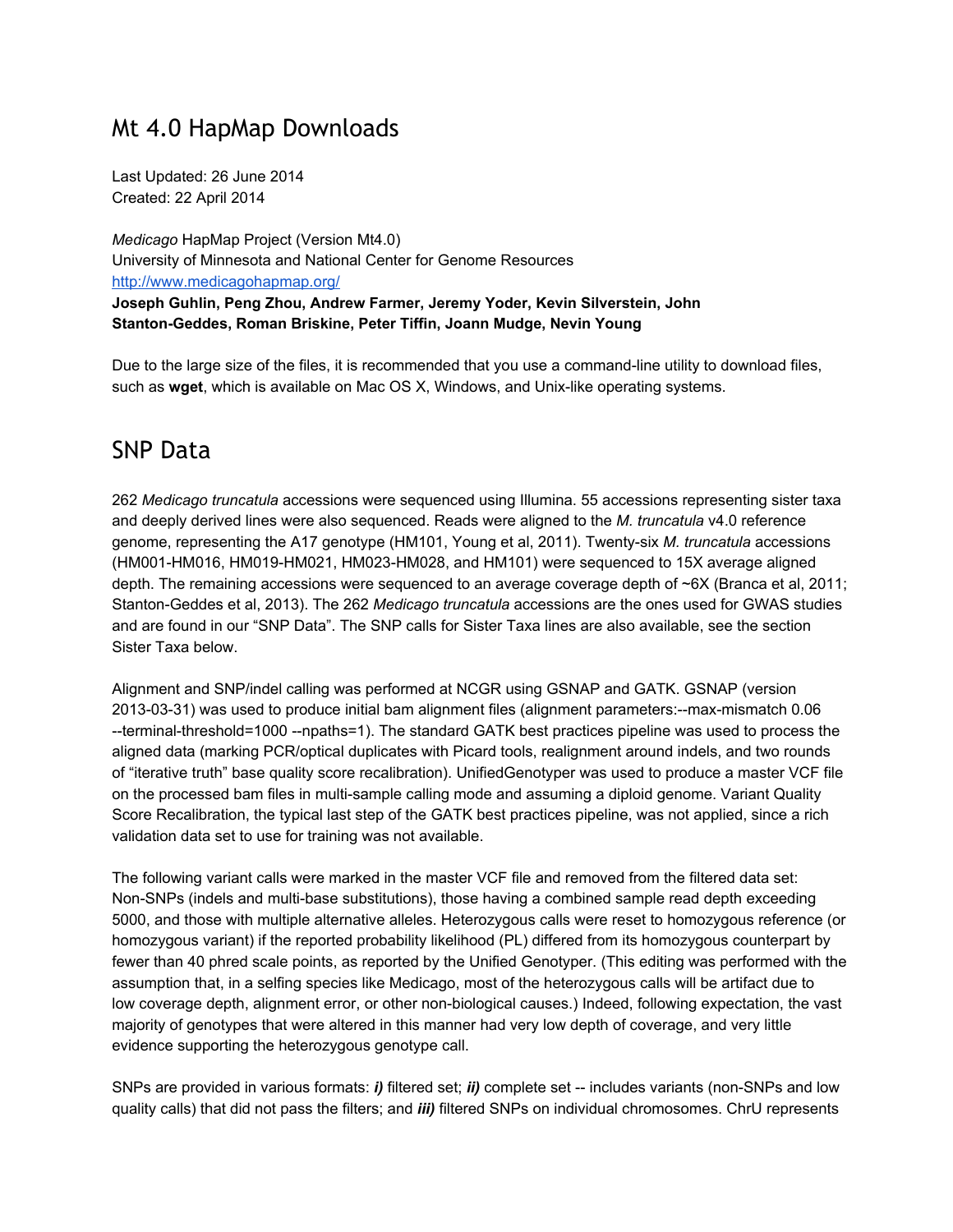all SNPs on unplaced scaffolds in the Mt 4.0 assembly. The complete set of files notes whether the variant call passed all additional filters or, if not, which filter(s) caused the SNP to fail.

The earlier *M. truncatula* HapMap v3.5 listed 288 *M. truncatula* accessions. Since that time, some accessions have been determined to not be true *M. truncatula* accessions and some are deeply derived and therefore not useful to include within GWAS studies. These can be retrieved via the **everything** file.

| chr*-filtered-set.bcf      | Chromosome-specific SNP calls that have passed all filters.                                                                                                                             |
|----------------------------|-----------------------------------------------------------------------------------------------------------------------------------------------------------------------------------------|
| filtered-set-2014Apr14.bcf | Complete set of SNPs that have passed all filters located on all<br>chromosomes and scaffolds.                                                                                          |
| complete-set-2014Apr15.bcf | All variants detected by GATK, including those that have not passed<br>filters.                                                                                                         |
| everything-2014Apr18.bcf   | Contains all lines, including sister taxa, lines not included in GWAS<br>dataset, and results of filters. Variants that were called but did not pass<br>filters are also included here. |

*Table 1: File Descriptions for SNP Data*

## Comparison to Mt 3.5 Release

A comparison of 3.5 and 4.0 SNP calls in a 40 kbp region on chromosome 5 is available for download. [http://www.medicagohapmap.org/downloads/Mt40/Mt4.0\\_versus\\_Mt3.5\\_SNP\\_comparison.pdf](http://www.google.com/url?q=http%3A%2F%2Fwww.medicagohapmap.org%2Fdownloads%2FMt40%2FMt4.0_versus_Mt3.5_SNP_comparison.pdf&sa=D&sntz=1&usg=AFQjCNFOQcmBprplh_k_zwkEliCsSeyWPw)

The previous release included 288 lines for GWAS studies. We are recommending 262 lines with the new release of the Mt 4.0 SNP calls. The table below provides the rationale for removal of these lines. Please note that all lines had SNPs called against them, and are available in the Sister Taxa files and in the everything file.

*Table 2: Accessions removed from GWAS SNP set. These accessions were previously in the Mt 3.5 SNP* dataset but are now considered Sister Taxa or too deeply derived for use in GWAS analysis by subsequent *phylogenetic analysis.*

| <b>Accession</b> | <b>Reason</b>     | <b>Reference</b>           |
|------------------|-------------------|----------------------------|
| <b>HM017</b>     | Not M. truncatula | Yoder et al, 2013          |
| <b>HM018</b>     | Not M. truncatula | Yoder et al, 2013          |
| <b>HM022</b>     | Not M. truncatula | Yoder et al, 2013          |
| <b>HM029</b>     | Not M. truncatula | Yoder et al, 2013          |
| <b>HM030</b>     | Not M. truncatula | Yoder et al, 2013          |
| <b>HM216</b>     | Not M. truncatula | Stanton-Geddes et al, 2013 |
| HM246            | Not M. truncatula | Stanton-Geddes et al, 2013 |
| <b>HM247</b>     | Not M. truncatula | Stanton-Geddes et al, 2013 |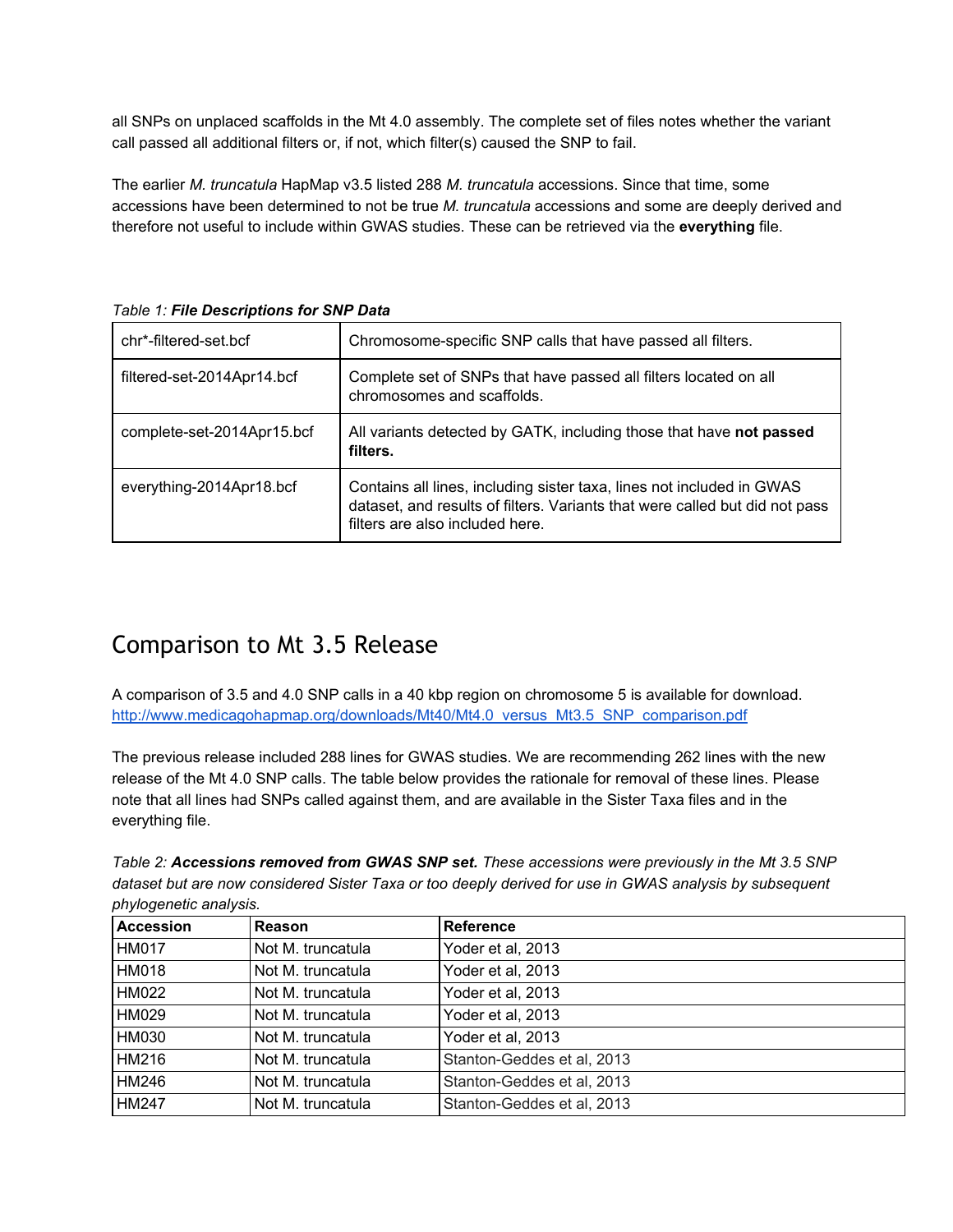| HM248        | Not M. truncatula | Stanton-Geddes et al, 2013 |
|--------------|-------------------|----------------------------|
| HM249        | Not M. truncatula | Stanton-Geddes et al, 2013 |
| HM250        | Not M. truncatula | Stanton-Geddes et al, 2013 |
| HM251        | Not M. truncatula | Stanton-Geddes et al, 2013 |
| HM252        | Not M. truncatula | Stanton-Geddes et al, 2013 |
| HM254        | Not M. truncatula | Stanton-Geddes et al, 2013 |
| HM255        | Not M. truncatula | Stanton-Geddes et al, 2013 |
| <b>HM257</b> | Not M. truncatula | Stanton-Geddes et al, 2013 |
| <b>HM258</b> | Not M. truncatula | Stanton-Geddes et al, 2013 |
| HM261        | Not M. truncatula | Stanton-Geddes et al, 2013 |
| HM264        | Not M. truncatula | Stanton-Geddes et al, 2013 |
| HM273        | Not M. truncatula | Stanton-Geddes et al, 2013 |
| <b>HM274</b> | Not M. truncatula | Stanton-Geddes et al, 2013 |
| <b>HM275</b> | Not M. truncatula | Stanton-Geddes et al, 2013 |
| HM291        | Not M. truncatula | Stanton-Geddes et al, 2013 |
| HM292        | Not M. truncatula | Stanton-Geddes et al, 2013 |
| HM303        | Not M. truncatula | Stanton-Geddes et al, 2013 |
| <b>HM317</b> | Not M. truncatula | Stanton-Geddes et al, 2013 |

# Sister Taxa

We excluded twenty-eight accessions from the association study SNP dataset because they represent other *Medicago* subspecies (Yoder et al., 2013). Five of those accessions (HM017, HM018, HM022, HM029, and HM030) were sequenced to 15X average aligned depth while the rest had the average depth of ~6X. These are designated as Sister Taxa and include those in the previous *Comparison to Mt 3.5 Release* table and also HM102 and HM318 - HM339. SNP calls for those accessions were generated using the same pipeline previously mentioned.

SNPs called for sister taxa and deeply derived lines of *M. truncatula* are provided in BCF format. However, due to their distant relatedness to *M. truncatula* ssp. *truncatula* accessions these data are not available in files set up for association analysis. The everything-2014Apr18.bcf file also includes all Sister Taxa lines, with the other lines used for association studies.

*Table 3: File Descriptions for Sister Taxa Data*

| chr*-filtered-set.bcf                  | Chromosome-specific SNP calls that have passed all filters.                                                                                                                                                                                       |
|----------------------------------------|---------------------------------------------------------------------------------------------------------------------------------------------------------------------------------------------------------------------------------------------------|
| sister-taxa-filtered-set-2014Apr14.bcf | Complete set of SNPs that have passed all filters located on<br>all chromosomes and scaffolds.                                                                                                                                                    |
| sister-taxa-complete-set-2014Apr15.bcf | All variants detected by GATK, including those that have not<br>passed filters.                                                                                                                                                                   |
| everything-2014Apr18.bcf               | Contains all lines, including sister taxa, lines not included in<br>GWAS dataset, and results of filters. Variants that were<br>called but did not pass filters are also included here. This file<br>is in the download section "SNPS: Combined". |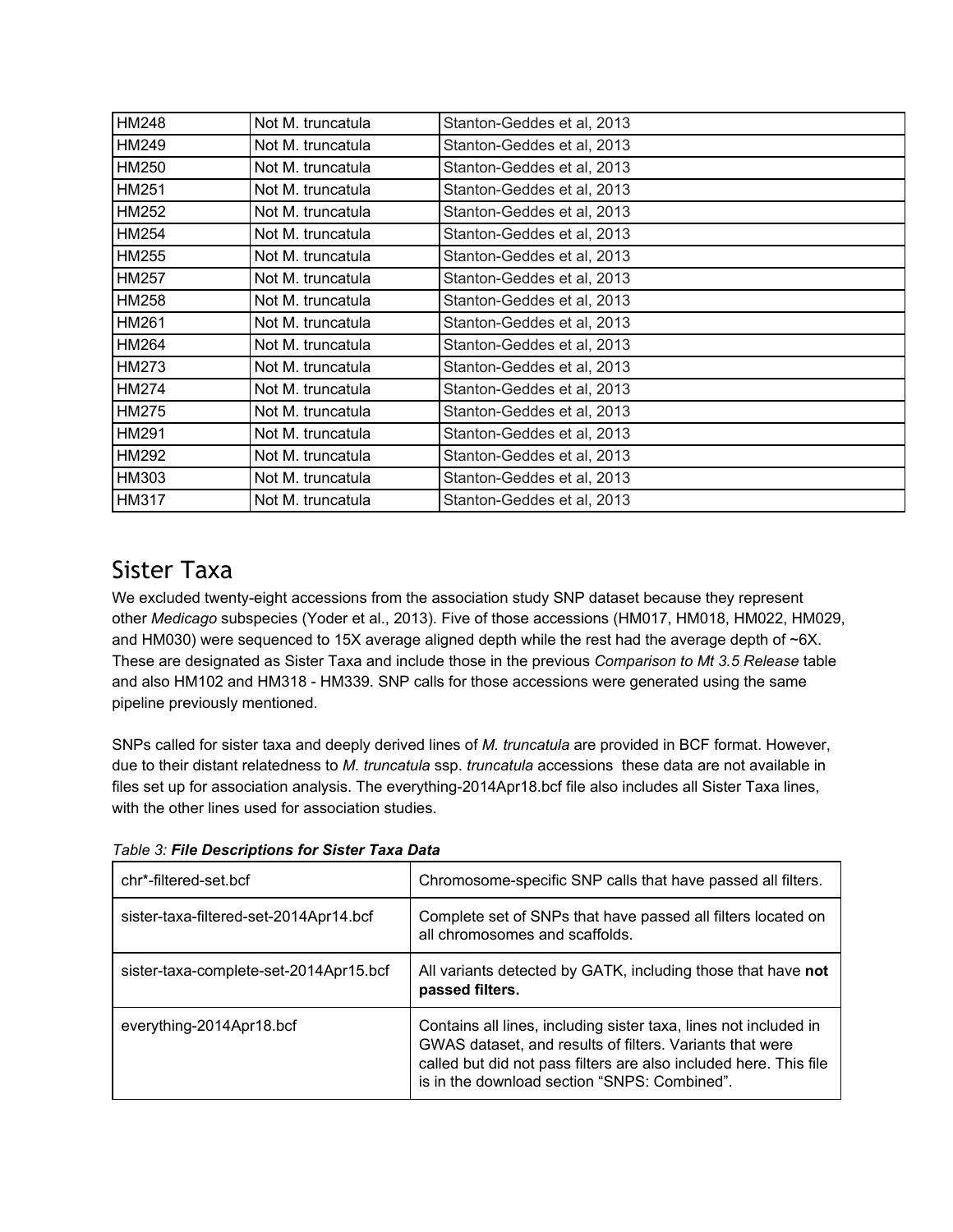## File Formats

SNPs are provided as BCF files (Binary Variant Call Format) v2.1. A CSI file representing a fast-access index for the corresponding BCF file is provided with each BCF file. File format information is provided at the following link: https://github.com/samtools/hts-specs

BCF may be converted to VCF files using **bcftools, vcftools,** and other programs. BCF files are larger than previous formats hosted on the *Medicago* HapMap website, but provide more information. This format is becoming the standard file type for distributing variant data.

Files for Association Studies (when available) are in HapMap format, and are confirmed to work with GAPIT (**VERSION)** and TASSEL (**VERSION)**. Missing genotypes are recorded as **NN** (note that GAPIT requires SNP be called for all lines and will automatically infer the missing state using a fast but not necessarily accurate approach). Commands and script used to generate the HapMap format from BCF is included at the bottom of this document.

## Association Analysis using TASSEL

SNPs for use in association analysis with TASSEL are provided in the hapmap.tgz file. This includes all 8 chromosomes. SNPs must be genotyped in > 100 accessions and have a minor allele frequency (MAF) > 2%. This is consistent with the methodology used in [association](http://www.google.com/url?q=http%3A%2F%2Fwww.plosone.org%2Farticle%2Finfo%253Adoi%252F10.1371%252Fjournal.pone.0065688&sa=D&sntz=1&usg=AFQjCNGDzDK-mkx8cI6tTsCl_NLI_9xvBA) studies for Mt 3.5.

We recommend TASSEL 5.0. Each chromosome should be run separately and can be run in parallel, up to the memory limit of the machine. The memory settings below have worked for us previously, this command can be run in a bash shell before executing TASSEL.

```
export _JAVA_OPTIONS="-Xms5632m -Xmx5632m"
```
# Gene Context

SNPs in the GWAS panel have been analyzed by the program [SnpEff](http://www.google.com/url?q=http%3A%2F%2Fsnpeff.sourceforge.net%2F&sa=D&sntz=1&usg=AFQjCNFRRkT1xYHSfchZMxx643Q1yDvONA) with regards to the genic and transposable elements annotations provided by JCVI [\(available](http://www.google.com/url?q=http%3A%2F%2Fwww.jcvi.org%2Fmedicago%2F&sa=D&sntz=1&usg=AFQjCNEeIBwqORMGU-qp7-KuTeB6smtupw) on their website) and the output file is available as a compressed VCF file. Additionally, we have converted the output from SnpEff to a tab-delimited file, and also provided files separated by chromosome. These files are available individually and gzip compressed, or together as gzip compressed tar file (.tgz).

Because SNPs may affect multiple genes, a single SNP may have multiple lines reporting possible effects. SNPs within 1000bp upstream or downstream from a gene are reported as potential modifiers. Additionally, SnpEff assumes that all genes and TEs are protein coding.

The columns in this file are as follows:

- 1. Chromosome Name
- 2. Position
- 3. SNP Quality (assigned by GATK)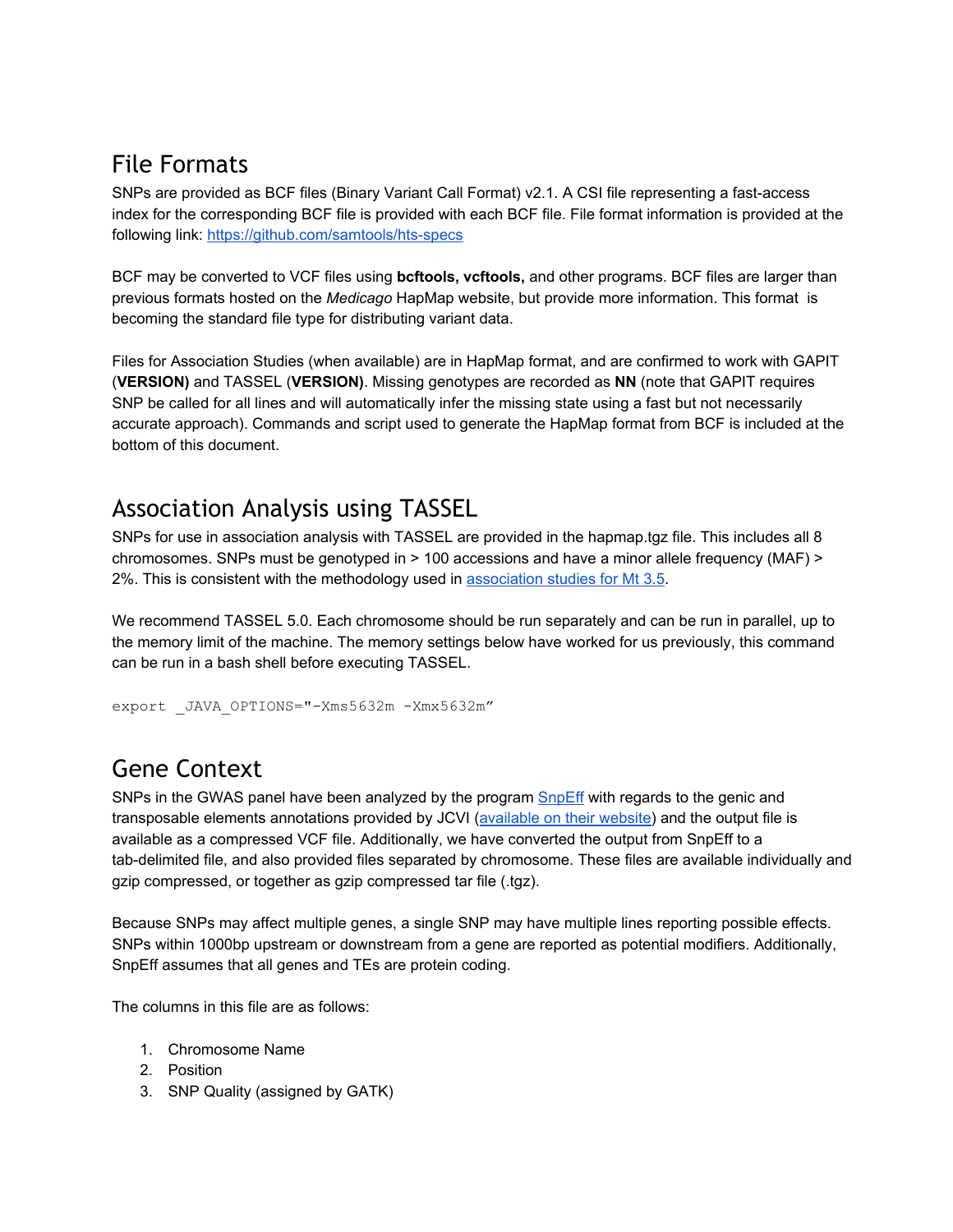- 4. Reference Allele
- 5. Alt. Allele
- 6. Effect Sequence Ontology term that is further explained by SnpEff's [documentation.](http://www.google.com/url?q=http%3A%2F%2Fsnpeff.sourceforge.net%2FSnpEff_manual.html%23eff&sa=D&sntz=1&usg=AFQjCNGYQae54B5xlXyMLpXtQICsghDEBw)
- 7. Effect Impact See the link in  $#6$
- 8. Functional Class None, Silent, Missense, Nonsense
- 9. Codon Change / Distance This is the codon change sequence (reference / alternative) OR the distance to the indicated gene
- 10. Amino Acid Change
- 11. Gene Name
- 12. Transcript Name
- 13. Exon/Intron Rank
- 14. Warnings Any warnings generated by SnpEff

The full manual for SnpEff is [available](http://www.google.com/url?q=http%3A%2F%2Fsnpeff.sourceforge.net%2FSnpEff_manual.html&sa=D&sntz=1&usg=AFQjCNE29UnqiSlSjnTKwGsInVKEj76Yqg) here. A custom built database was used with information from JCVI, including protein sequences.

#### References

Branca A, Paape T, Zhou P, Briskine R, Farmer AD, Mudge J, Bharti AK, Woodward JE, May GD, Gentzbittel L, Ben C, Denny R, Sadowsky, MJ, Ronfort J, Bataillon T, Young ND, Tiffin P (2011) Whole-genome nucleotide diversity, recombination, and linkage-disequilibrium in the model legume *Medicago truncatula*. *Proc. Natl. Acad. Sci. USA* 108: E864870. [doi:10.1073/pnas.1104032108.](http://www.google.com/url?q=http%3A%2F%2Fwww.pnas.org%2Fcontent%2F108%2F42%2FE864.full&sa=D&sntz=1&usg=AFQjCNHyUwlzXOVcFBZ52HSwt281xV6bfA)

Cingolani P, Platts A, Wang le L, Coon M, Nguyen T, Wang L, Land SJ, Lu X, Ruden DM. *A program for annotating and predicting the effects of single nucleotide polymorphisms, SnpEff: SNPs in the genome of Drosophila melanogaster strain w1118*. (2012). Fly (Austin). 2012 Apr-Jun;6(2):80-92. PMID: [22728672](http://www.google.com/url?q=http%3A%2F%2Fwww.ncbi.nlm.nih.gov%2Fpmc%2Farticles%2FPMC3679285%2F&sa=D&sntz=1&usg=AFQjCNGGlDiFeKYwI4Ko5buKLGmHpxFJQA)

Stanton-Geddes J, Paape T, Epstein B, Briskine R, Yoder J, Mudge J., ... & Tiffin P (2013) Candidate genes and genetic architecture of symbiotic and agronomic traits revealed by whole-genome, sequence-based association genetics in *Medicago truncatula*. *[PLoS](http://www.google.com/url?q=http%3A%2F%2Fwww.plosone.org%2Farticle%2Finfo%253Adoi%252F10.1371%252Fjournal.pone.0065688&sa=D&sntz=1&usg=AFQjCNGDzDK-mkx8cI6tTsCl_NLI_9xvBA) One*[,](http://www.google.com/url?q=http%3A%2F%2Fwww.plosone.org%2Farticle%2Finfo%253Adoi%252F10.1371%252Fjournal.pone.0065688&sa=D&sntz=1&usg=AFQjCNGDzDK-mkx8cI6tTsCl_NLI_9xvBA) *[8](http://www.google.com/url?q=http%3A%2F%2Fwww.plosone.org%2Farticle%2Finfo%253Adoi%252F10.1371%252Fjournal.pone.0065688&sa=D&sntz=1&usg=AFQjCNGDzDK-mkx8cI6tTsCl_NLI_9xvBA)*(5), [e65688.](http://www.google.com/url?q=http%3A%2F%2Fwww.plosone.org%2Farticle%2Finfo%253Adoi%252F10.1371%252Fjournal.pone.0065688&sa=D&sntz=1&usg=AFQjCNGDzDK-mkx8cI6tTsCl_NLI_9xvBA)

Yoder, J. B., Briskine, R., Mudge, J., Farmer, A., Paape, T., Steele, K., ... & Tiffin, P. (2013). Phylogenetic signal variation in the genomes of Medicago (Fabaceae). *[Systematic](http://www.google.com/url?q=http%3A%2F%2Fsysbio.oxfordjournals.org%2Fcontent%2F62%2F3%2F424&sa=D&sntz=1&usg=AFQjCNExXMTZj9CwKMvtnDmp3vsnF_HPGw) biology*[,](http://www.google.com/url?q=http%3A%2F%2Fsysbio.oxfordjournals.org%2Fcontent%2F62%2F3%2F424&sa=D&sntz=1&usg=AFQjCNExXMTZj9CwKMvtnDmp3vsnF_HPGw) *[62](http://www.google.com/url?q=http%3A%2F%2Fsysbio.oxfordjournals.org%2Fcontent%2F62%2F3%2F424&sa=D&sntz=1&usg=AFQjCNExXMTZj9CwKMvtnDmp3vsnF_HPGw)*(3), [424438.](http://www.google.com/url?q=http%3A%2F%2Fsysbio.oxfordjournals.org%2Fcontent%2F62%2F3%2F424&sa=D&sntz=1&usg=AFQjCNExXMTZj9CwKMvtnDmp3vsnF_HPGw)

Young ND, Debellé F, Oldroyd GE, Geurts R, Cannon SB, Udvardi MK, et al (2011) The *Medicago* genome provides insight into the evolution of rhizobial symbioses. *[Nature](http://www.google.com/url?q=http%3A%2F%2Fwww.nature.com%2Fnature%2Fjournal%2Fv480%2Fn7378%2Ffull%2Fnature10625.html&sa=D&sntz=1&usg=AFQjCNGf2uCltuwKzXBKRUQrCr05V4bwZA)*[,](http://www.google.com/url?q=http%3A%2F%2Fwww.nature.com%2Fnature%2Fjournal%2Fv480%2Fn7378%2Ffull%2Fnature10625.html&sa=D&sntz=1&usg=AFQjCNGf2uCltuwKzXBKRUQrCr05V4bwZA) [480](http://www.google.com/url?q=http%3A%2F%2Fwww.nature.com%2Fnature%2Fjournal%2Fv480%2Fn7378%2Ffull%2Fnature10625.html&sa=D&sntz=1&usg=AFQjCNGf2uCltuwKzXBKRUQrCr05V4bwZA)(7378), 520-524.

## Commands and Scripts

Please change the file names OUTPUT\_FILE\_NAME and INPUT\_FILE\_NAME appropriately

#### **Convert BCF to VCF**

bcftools view -f PASS -0 v -0 OUTPUT FILE NAME.vcf INPUT FILE NAME.bcf

#### **Convert BCF to tab-delimited file**

# This will output the SNPs and the called genotypes bcftools query  $-H - f \backslash$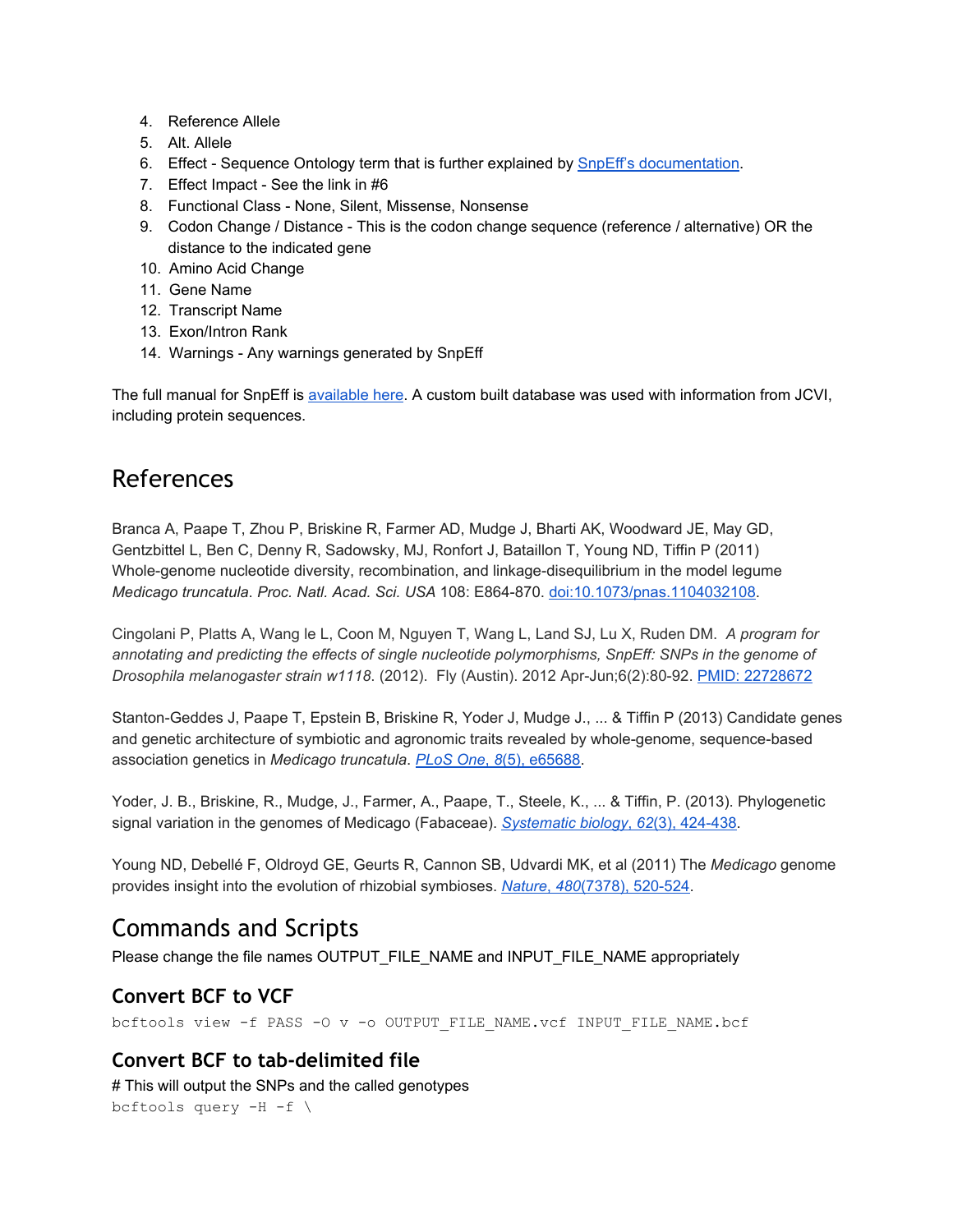"%CHROM\t%POS[\t%TGT]\n" \ INPUT\_FILE\_NAME.bcf > OUTPUT\_FILE\_NAME.txt

#### **Export a region from BCF to tab-delimited file**

# You must have also downloaded or regenerated the .csi file to perform these types of operations # Replace REGION below as appropriate, some examples are included below: # chr5 # chr5:104932-107932 bcftools query  $-H$  -r REGION  $-f \$ "%CHROM\t%POS[\t%TGT]\n" \ INPUT\_FILE\_NAME.bcf > OUTPUT\_FILE\_NAME.txt

#### **BCF to HapMap Format**

# Copy and paste the commands below. # BCFtools can export VCF files to a nearly compliant HapMap format. The perl script finishes the process. # BCFtools is available here: [https://github.com/samtools/bcftools](https://www.google.com/url?q=https%3A%2F%2Fgithub.com%2Fsamtools%2Fbcftools&sa=D&sntz=1&usg=AFQjCNHxZyu9WapJpZMrJL2UHPjJ14I8aA) # The chloroplast and scaffolds are removed below.

```
bcftools query -H -f \"%CHROM:%POS\t.\t%CHROM\t%POS\t.\t.\t.\t.\t.\t.[\t%TGT]\n" \
filtered-set-2014Apr14.bcf > snps.hapmap.unprocessed
```
perl hapmap.pl | grep -v chl | grep -v scaffold > snps.hapmap

```
hapmap.pl
```

```
open(my $fh, "<snps.hapmap.unprocessed");
my $first = 1;while (\leq$fh>) {
        $output = $ ;
        if ($first) {
                 $output =~ s/\hat{}+?\s+//g; # Remove first # and spaces after
                 $output = ~ s/\lceil d+\lceil d/\lceil g;$output =~ s/\1/Jg;$output =~ s/.GT//q;print $output;
                 $first = 0;} else {
                 $unknowns =() = $output = ~ / \ . / / \ . / g;$output =~ s/\lceil / /g;$output =~ s/\t\}.\\$output =~ s/\t\}./\t\MA/g;$output =~ s/chr//g;if ($unknowns <= 162) { # 262 lines, so 262 - 100 = 162# only if at least 100 accessions make a
                         # genotype call
```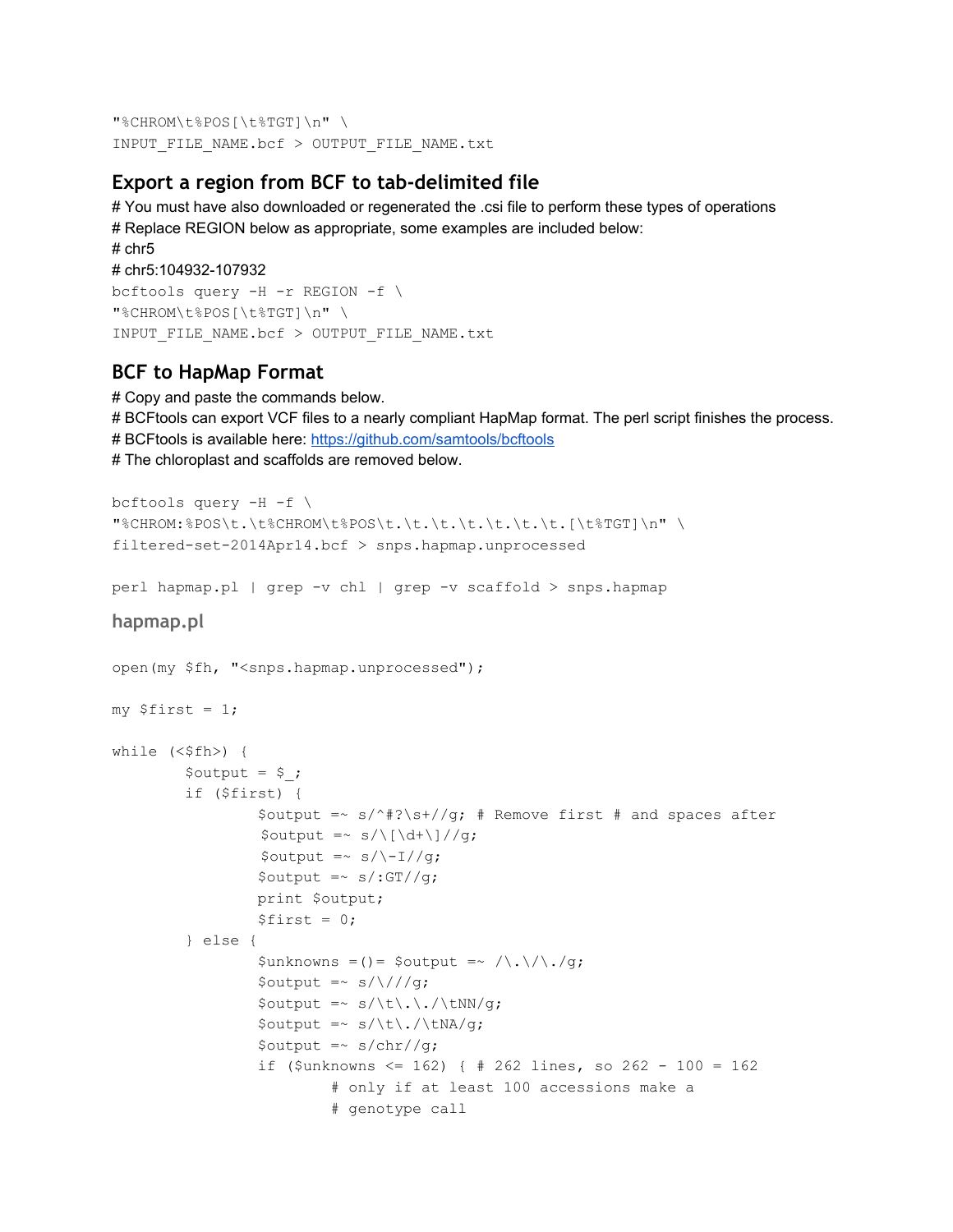```
print $output;
      }
}
```
#### }

# Lines in Genome-wide Association Study SNP Dataset

| <b>HM001</b>   | HM059        | <b>HM121</b> | <b>HM184</b> | HM239        |
|----------------|--------------|--------------|--------------|--------------|
| <b>HM002</b>   | <b>HM060</b> | <b>HM122</b> | <b>HM185</b> | HM240        |
| HM003          | <b>HM061</b> | <b>HM124</b> | <b>HM186</b> | <b>HM241</b> |
| <b>HM004</b>   | <b>HM062</b> | <b>HM125</b> | <b>HM187</b> | <b>HM242</b> |
| <b>HM005</b>   | HM063        | <b>HM126</b> | <b>HM188</b> | HM243        |
| HM006          | <b>HM064</b> | <b>HM127</b> | <b>HM189</b> | <b>HM244</b> |
| <b>HM007</b>   | <b>HM065</b> | <b>HM128</b> | <b>HM190</b> | HM245        |
| <b>HM008</b>   | <b>HM066</b> | <b>HM129</b> | <b>HM191</b> | HM253        |
| HM009          | <b>HM067</b> | <b>HM130</b> | <b>HM192</b> | HM256        |
| <b>HM010</b>   | HM068        | <b>HM131</b> | <b>HM193</b> | HM259        |
| <b>HM011</b>   | HM069        | <b>HM133</b> | <b>HM194</b> | HM260        |
| HM012          | <b>HM070</b> | <b>HM134</b> | <b>HM195</b> | HM262        |
| HM013          | <b>HM071</b> | HM135        | <b>HM196</b> | HM266        |
| HM014          | <b>HM072</b> | <b>HM138</b> | <b>HM197</b> | HM267        |
| <b>HM015</b>   | <b>HM073</b> | <b>HM139</b> | HM198        | <b>HM268</b> |
| HM016          | <b>HM074</b> | <b>HM141</b> | <b>HM199</b> | HM269        |
| HM019          | <b>HM075</b> | <b>HM143</b> | <b>HM200</b> | <b>HM270</b> |
| <b>HM020-I</b> | <b>HM076</b> | <b>HM145</b> | <b>HM201</b> | <b>HM271</b> |
| HM021          | <b>HM077</b> | <b>HM146</b> | <b>HM202</b> | <b>HM276</b> |
| HM023          | <b>HM078</b> | <b>HM147</b> | HM203        | <b>HM277</b> |
| <b>HM024</b>   | <b>HM079</b> | <b>HM148</b> | <b>HM205</b> | HM278        |
| <b>HM025</b>   | <b>HM080</b> | <b>HM149</b> | <b>HM206</b> | HM279        |
| HM026          | <b>HM081</b> | <b>HM150</b> | <b>HM207</b> | <b>HM280</b> |
| <b>HM027</b>   | <b>HM082</b> | <b>HM151</b> | <b>HM208</b> | <b>HM287</b> |
| <b>HM028</b>   | HM083        | <b>HM152</b> | <b>HM209</b> | <b>HM288</b> |
| HM031          | <b>HM084</b> | <b>HM153</b> | HM210        | HM289        |
| HM032          | <b>HM085</b> | <b>HM154</b> | HM211        | HM290        |
| HM033          | <b>HM086</b> | <b>HM155</b> | HM212        | HM293        |
| <b>HM034</b>   | <b>HM087</b> | <b>HM156</b> | HM213        | <b>HM294</b> |
| HM035          | <b>HM088</b> | <b>HM157</b> | HM214        | <b>HM295</b> |
| HM036          | HM089        | <b>HM159</b> | HM215        | <b>HM296</b> |
| <b>HM037</b>   | <b>HM091</b> | <b>HM160</b> | <b>HM217</b> | <b>HM297</b> |
| HM038          | <b>HM092</b> | <b>HM161</b> | <b>HM218</b> | <b>HM298</b> |
| HM039          | HM093        | <b>HM162</b> | HM219        | HM299        |
| HM040          | <b>HM095</b> | HM163        | <b>HM220</b> | HM300        |
| <b>HM041</b>   | <b>HM096</b> | HM164        | HM221        | HM301        |

| Table 4: Lines in Mt 4.0 SNP GWAS dataset |  |  |
|-------------------------------------------|--|--|
|                                           |  |  |